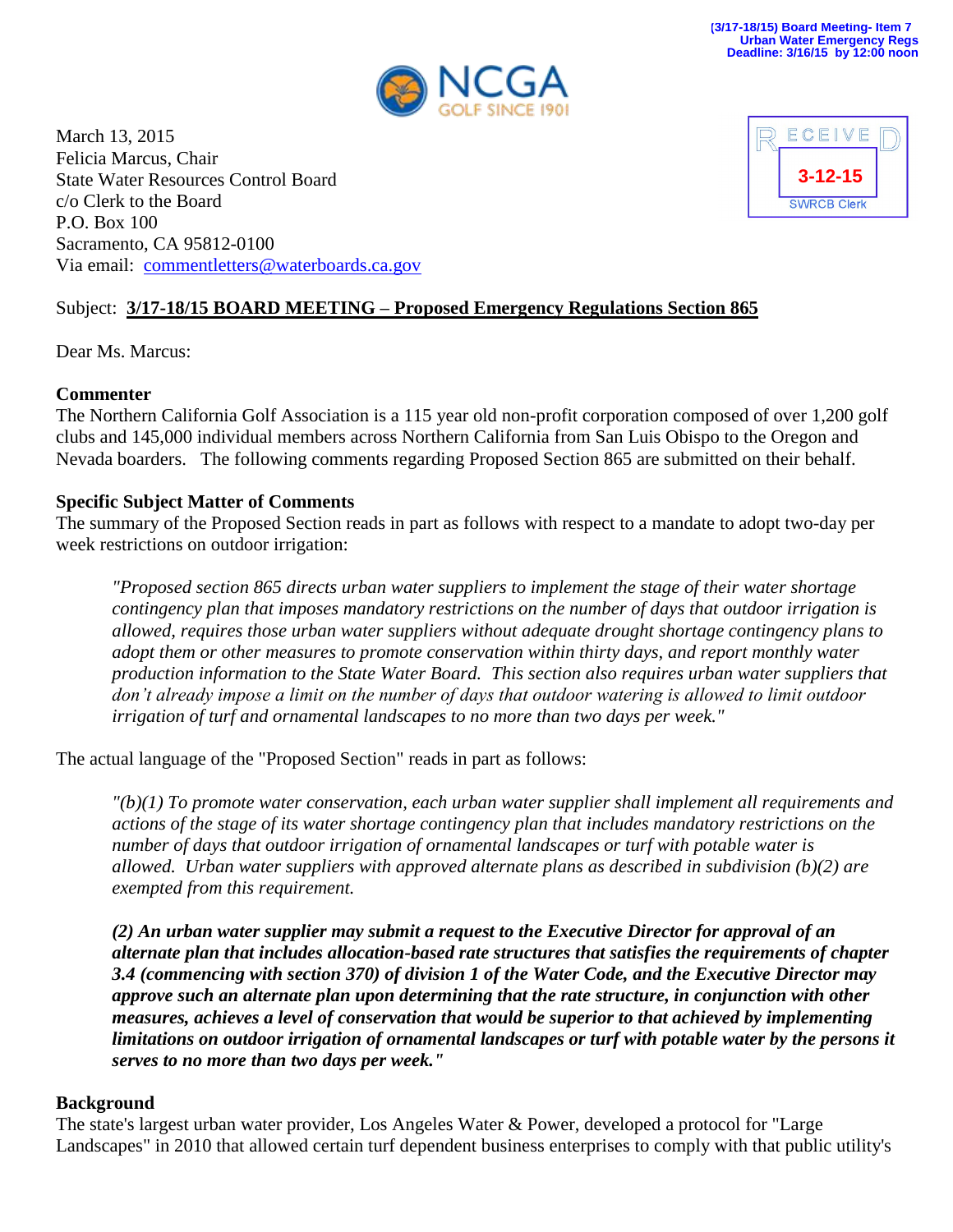Emergency Water Conservation Ordinance through an "alternative means" that permitted irrigation outside of designated day of week/time of day proscriptions applicable to all other outdoor ornamental/turf irrigation, both personal and business. It is not based on an allocation-based rate structure but rather a budget-based allocation structure from which qualifying "Large Landscapes" must irrigate at designated reductions therefrom depending upon which "Phase" of Los Angeles' Water Conservation Ordinance is in place at any given time. Los Angeles has remained in "Phase II" since 2010, which requires "Large Landscapes" such as golf courses, parks, cemeteries and sports fields to reduce by a factor of at least 20% from an ET-based budget assigned by LADWP their irrigation in order to remain an enrollee in good standing in the "Alternative Means of Compliance" protocol. The penalty for falling out of compliance with this 20% reduction is to be thrown out of the program and subject to extant time of day/day of week outdoor restrictions. LADWP reports that 5 years of data reveal an overall 23% reduction of the golf water footprint in comparison with usage prior to the 2007-2009 drought for which the Emergency Water Conservation Ordinance was developed. The golf industry fully expects that Los Angeles will soon move to Phase III reduction mandates, which will require greater savings than 23%; however, the Los Angeles golf industry will be able to achieve those greater savings through means consistent with their ability to remain viable turf dependent business proposition, unless, of course, this Proposed Emergency Regulation proscribes Los Angeles' ability to continue allowing such "alternative means" to the shared end of further water use reductions.

Because Los Angeles' "Alternative" protocol more than accomplished the ends for which these and other means in the city's Emergency Water Conservation Ordinance were adopted (i.e., an overall 15% reduction), other public utilities and water providers throughout the state have adopted a parallel protocol for their "Large Landscapes" either through administrative or legal means, or as in the case of San Diego, which is in the process of trying translate its own "Alternative" administrative protocol into a legislative one, both. The protocol resonates, because it achieves results while allowing turf dependent businesses such as golf courses to keep their doors open despite onerous curtailments/reductions in water application. Indeed, there are golf courses in drought ravaged Santa Barbara County muddling through on 50% reductions at the moment. What they cannot "muddle through" are arbitrary two day per week/time of day restrictions. And to the extent to which these Emergency Regulations are crafted to either actually proscribe or seemingly proscribe urban water providers from continuing with or moving forward with what the state's largest city and water provider so successfully pioneered in 2010, needless harm will be done to the state's \$13.3 billion golf industry.

## **Comments**

**While a fully informed reading of this Proposed Section would seem to indicate that what Los Angeles Water & Power has been doing with respect to "Large Landscapes" per Ordinance, others are doing per administrative application, and other large urban water providers are currently contemplating is permissible thereunder. But given the reality that the language contained therein must be interpreted by each urban water provider, the golf industry is concerned by the following:**

- **That many may construe the language as mandating the application of two day per week restrictions;**
- **That many may construe the language as applying this mandate to industrial users or large landscapes in addition to residential outdoor irrigation and ornamental landscapes;**
- **That many may construe the language as obviating both extant and envisaged forms of "alternative means" of complying with the ends spelled out in their own drought contingency plans/ordinances and duplicated by the goals sought by this Proposed Section; and**
- **That many providers may find that the following qualifier in Section (2) obviates their extant or envisaged "alternative means" protocols, because such protocols are budget-based allocation structures instead of the "allocation-based rate" structure specifically referenced in the Proposed Section:**